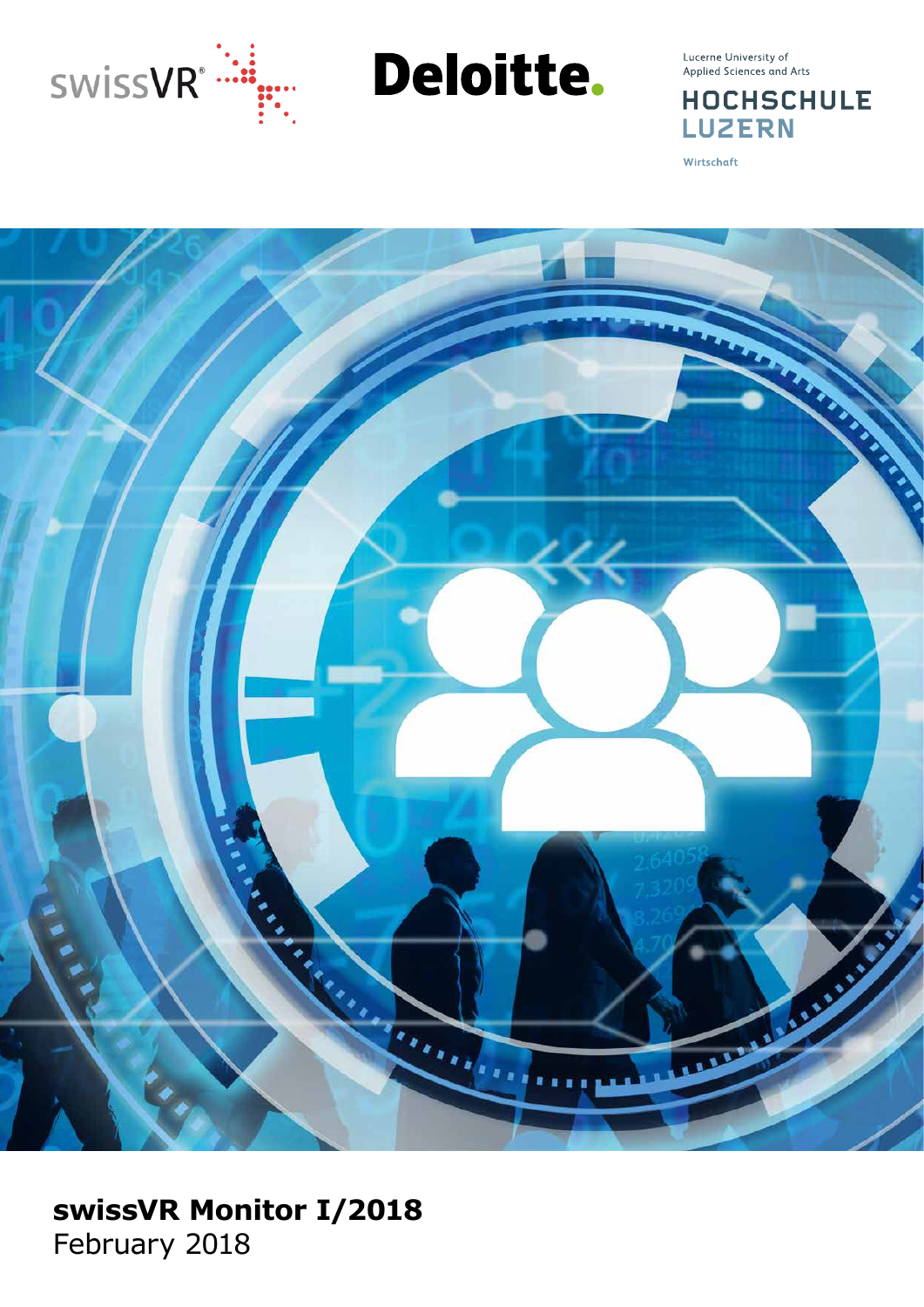# **Contents**

| Foreword                                                      | 3              |  |  |  |
|---------------------------------------------------------------|----------------|--|--|--|
| Summary and key findings                                      | $\overline{4}$ |  |  |  |
| Outlook and economic factors                                  |                |  |  |  |
| Economic, sector and business outlook                         | 5              |  |  |  |
| Economic factors                                              | 6              |  |  |  |
| Strategic and structural issues facing the Board of Directors | 7              |  |  |  |
| Key issues for Boards of Directors                            | 7              |  |  |  |
| Changes in the operating environment for Board members        | 8              |  |  |  |
| Cooperation between the Board of Directors and management     | 9              |  |  |  |
| Focus topics: Board composition and diversity                 |                |  |  |  |
| Reasons for greater diversity                                 | 10             |  |  |  |
| Objectives for new Board appointments                         | 11             |  |  |  |
| Proportion of women on the Board                              | 12             |  |  |  |
| Interview with Guido Schilling                                | 13             |  |  |  |
| Contacts and authors                                          |                |  |  |  |

### **About the survey**

This is the third edition of swissVR Monitor and is based on a survey of 448 members of Swiss company Boards of Directors. The aim of the survey is to gauge Board members' attitudes to the outlook for business, strategy and structural issues. This issue also focuses specifically on the composition of Boards of Directors and diversity. Of the total sample, 410 survey participants reported their gender: 88% were male and 12% female. This means that the sample for analysis of gender-specific differences is small, which should be taken into account when interpreting the findings.

The swissVR Monitor survey was conducted by swissVR in collaboration with Deloitte AG and the Lucerne University of Applied Sciences and Arts between 20 November and 22 December 2017. A total of 448 Board Members took part, representing listed companies as well as small and medium-sized companies (SMEs) from every major sector of the Swiss economy. The aim of swissVR Monitors is to offer Board members a benchmark for comparing the issues facing their own Board with those facing their counterparts on other company Boards. swissVR monitor also aims to share with the wider public the ways in which Board members perceive their role and the current economic situation.

### **A note on the methodology**

When comparing survey results over time, please note that the sample may have changed. Percentage figures are rounded to add up to 100. Company size is defined by workforce: small companies have between 1 and 49 employees, medium-sized companies have between 50 and 249 employees, and large companies have 250 or more employees.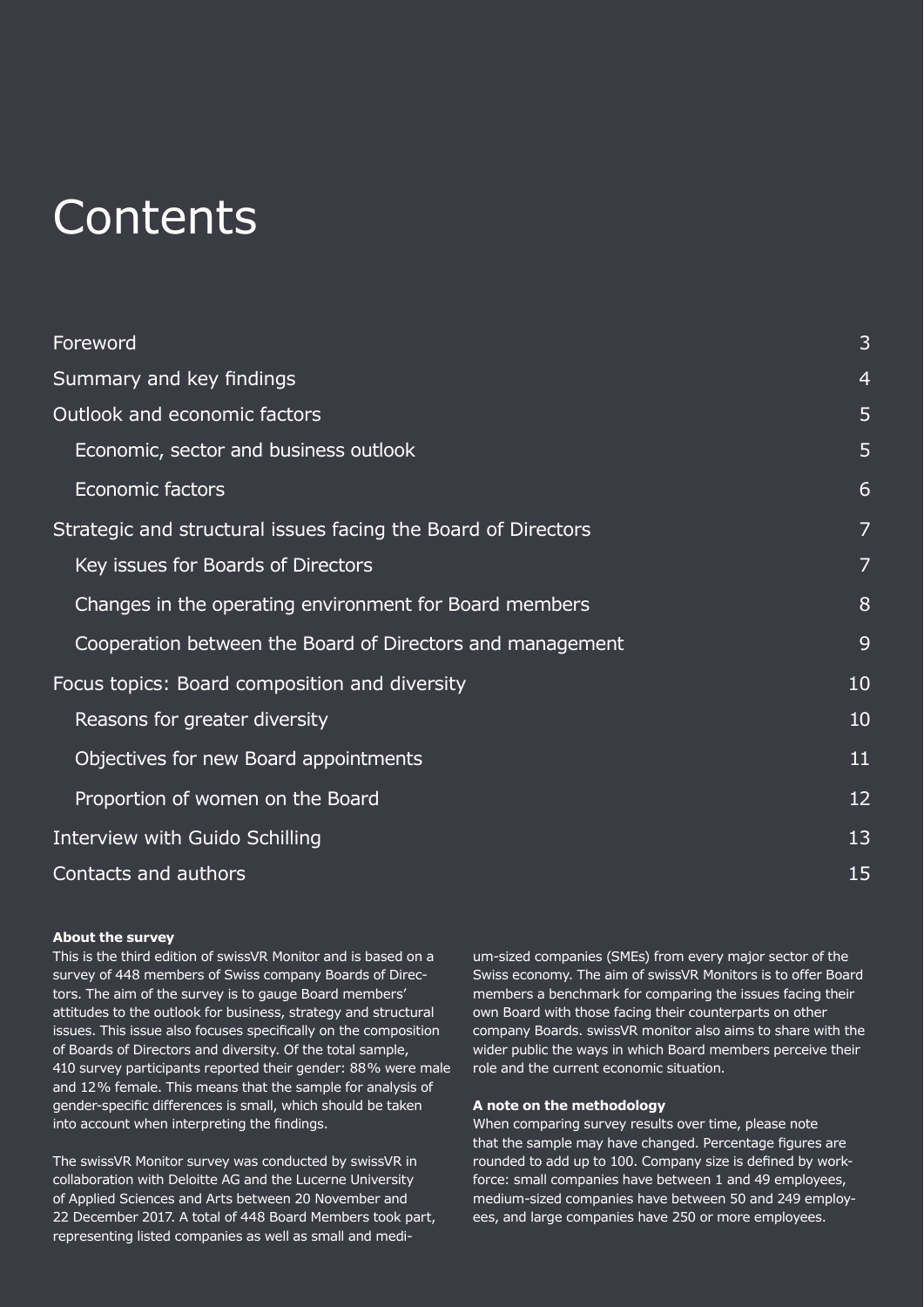# Foreword

**One striking result regarding new board appointments: 78% of Board members surveyed seek to increase general Board diversity – including skills, experience and personality – and 71% want to increase the level of digital know-how on the Board.**

Dear reader,

We are delighted to bring you *swissVR Monitor I/2018,* a survey conducted jointly by swissVR, Deloitte and the Lucerne University of Applied Sciences and Arts. For this issue, we surveyed 448 members of Boards of Directors across Switzerland. The findings are therefore an excellent reflection of their attitudes to the economy and the outlook for business and relevant areas of their own role. The special focus topics in this issue are the composition of the Board and its diversity.

*swissVR Monitor I/2018* delivers a number of insights:

- **•** Around two-thirds of the Board members surveyed rate the economic outlook for Switzerland over the next 12 months as positive.
- **•** For the third time in a row, the most frequently cited issue facing Boards is improving efficiency and optimising internal processes. However, digitalisation/robotics/automation follows closely behind and is cited by almost as many Board members.
- **•** More than half of all Board members surveyed think that the time they spend on their role has increased over the past year. However, just 11% report that remuneration has increased.
- **•** More than half of all Board members also seek to achieve greater diversity and extend the Board's digital know-how when making new appointments.
- **•** 79% of Board members surveyed report having experienced little or no difficulty over recent years in finding individuals for the Board who are an optimal match with the requirements for the role.
- **•** Two-thirds of Board members surveyed would welcome greater representation of women on the Boards of Swiss companies, but over 90% reject the idea of a statutory or regulatory gender quota.

We would like to thank all the Board members who participated in the swissVR Monitor survey. We hope you will find this report an informative and enjoyable read.

 $266$ 

President swissVR Vice Chairman & Deputy CEO Lecturer IFZ/Lucerne University

 $(4.1$ 

**Prof. Dr. Dr. Christian Wunderlin Reto Savoia Prof. Dr. Christoph Lengwiler** Deloitte Switzerland **Deloitte Switzerland** of Applied Sciences and Arts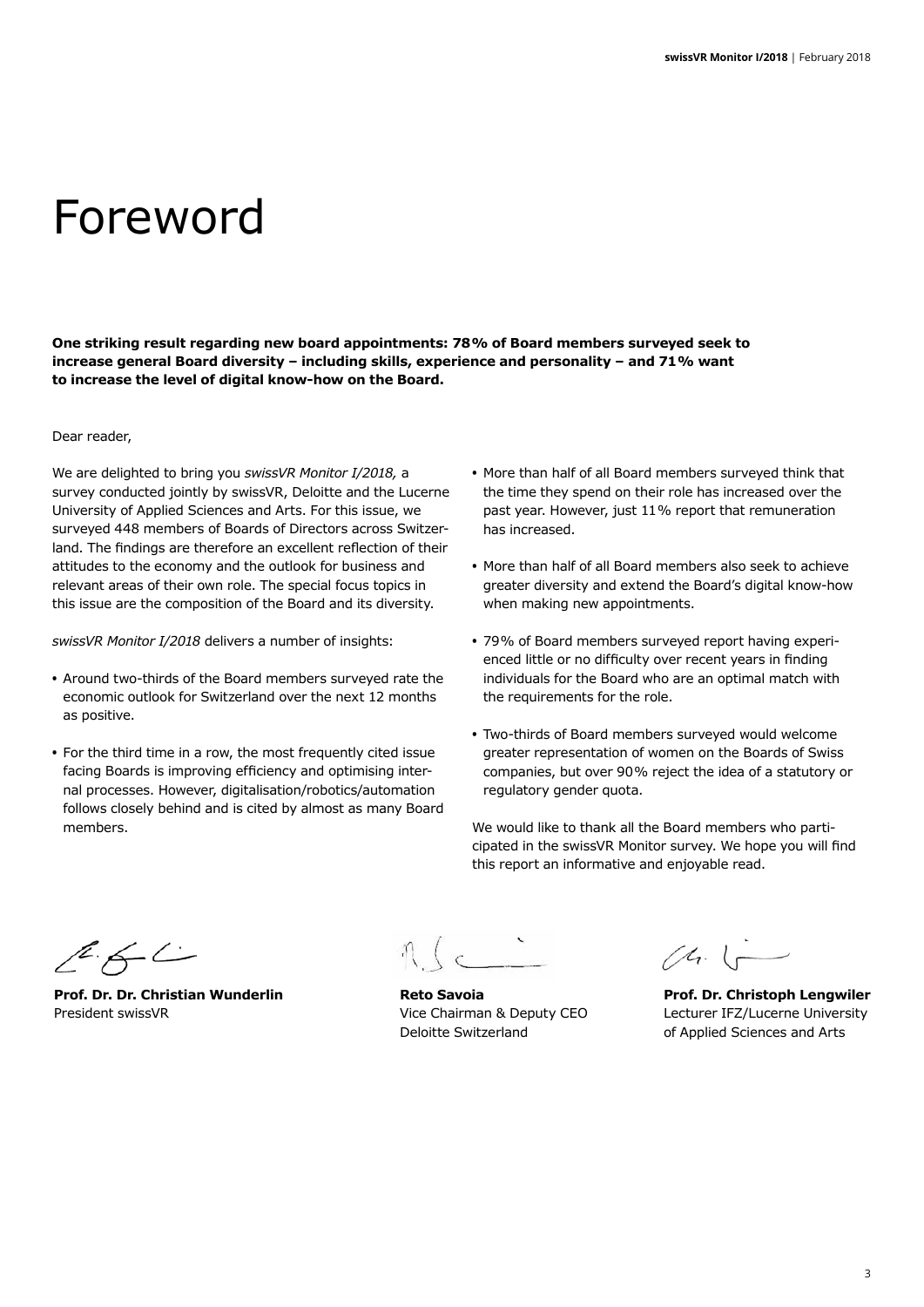# Summary and key findings

# 67%

rate the outlook for the Swiss economy over the next 12 months as positive.

# 38%

cite digitalisation/robotics/automation as the most important issue facing the Board over the last 12 months.

54%

see room for improvement in terms of the independence their Board enjoys in relation to management.

## **Outlook remains positive**

Board members' expectations for the Swiss economy are more positive than in the previous two surveys. 67% rate the outlook for the country's economy as positive, compared with 50% six months ago (swissVR Monitor II/2017) and 27% a year ago (swissVR Monitor I/2017). Board members rate the outlook for the economy more positively than the prospects for their sector (45%) or for their own company (64%).

### **Top issues facing the Board of Directors**

**Filling vacancies on Boards of Directors**

38% of Board members believe that digitalisation/robotics/automation has been the most important issue facing their Board over the past year, up from 33% in swissVR Monitor II/2017 and almost the same proportion as for the most frequently cited issue (improving efficiency and optimising processes, with 40%). The proportion of Board members citing this issue remains virtually unchanged from the previous survey. 33% believe that talent management will be a key issue over the next 12 months.

### **Cooperation between the Board of Directors and management**

54% of Board members surveyed somewhat agree, somewhat disagree or strongly disagree that the Board is sufficiently independent of management (30%, 18% and 6% respectively), indicating room for improvement. However, the majority believe that where necessary, the Board can assert itself against management. The Board takes important strategic decisions after consulting management, and Board members feel that the current allocation of roles between the Board and management is appropriate. There is also a culture of open communication between the Board and management based on mutual trust.

79% of Board members surveyed said that they have faced few or no difficulties over recent years in finding future Board members who represent an optimal fit with the requirements for the role. Just 4% report having faced difficulties, with a further 17% saying they had had some difficulties.

79%

have faced few or no difficulties in finding future Board members who represent an optimal fit with role requirements.

78%

attach medium or high importance to increasing general diversity when making new appointments to the Board.

64 %

would welcome greater representation of women on Boards of Directors in Switzerland.

### **Objectives in making new appointments to the Board**

78% of Board members say they want to increase general diversity when appointing new members (including skills, experience and personality), while 71% report wanting to increase IT and digital know-how on the Board. Objectives such as increasing networking, bringing down the average age of the Board, and increasing the proportion of women rank lower than these two key priorities.

### **Boards want to see more women but reject gender quotas**

The average proportion of women on the Boards surveyed is 16%, substantially below Swiss Federal Council's guideline of 30%. Almost two-thirds of Board members (64%) would like to see a higher proportion of women, but the overwhelming majority (91%) do not believe that a statutory or regulatory quota is the way to achieve this.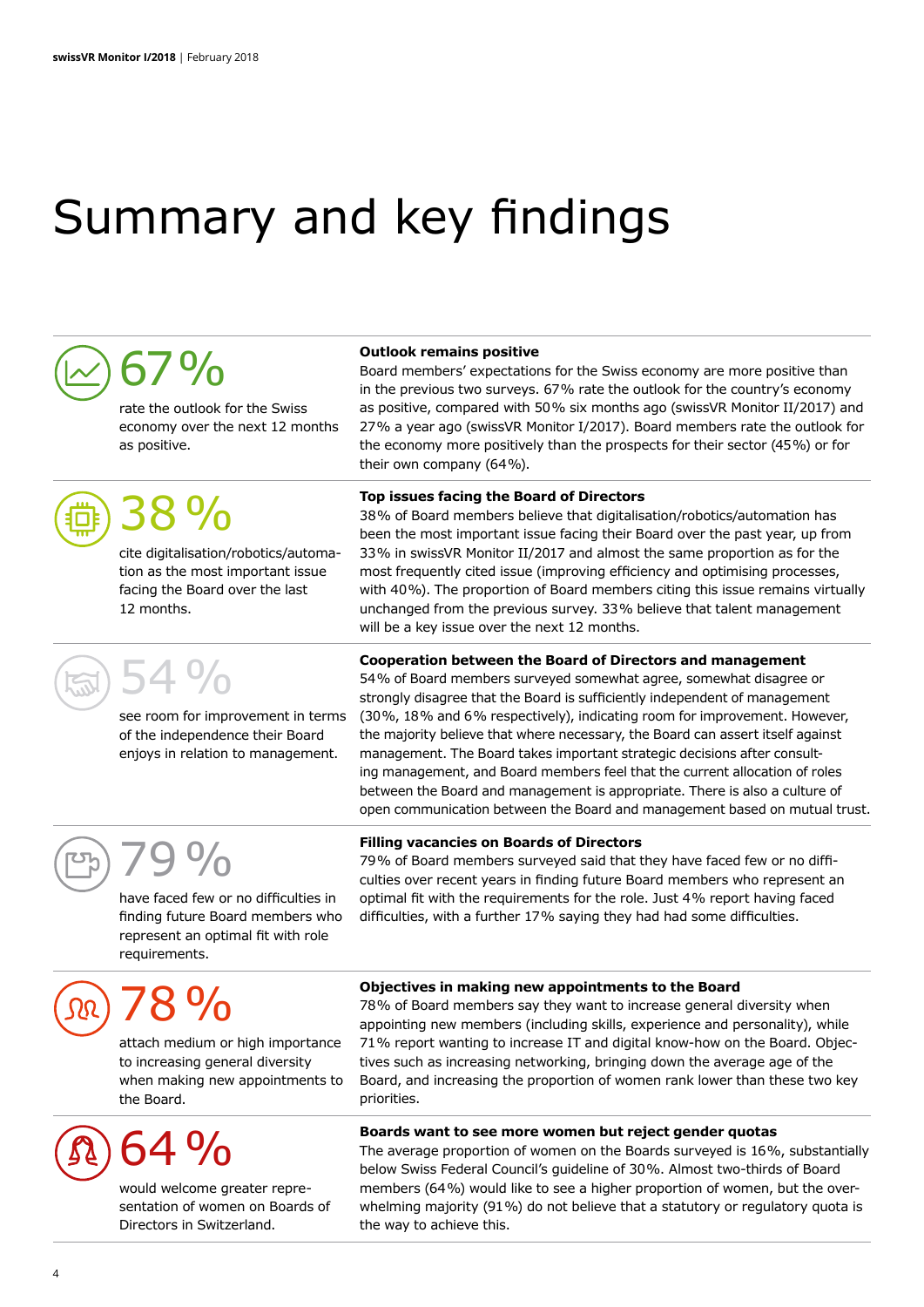# Outlook and economic factors

## **Economic, sector and business outlook**

Overall, Board members now rate the **economic, sector and business outlook** for the next 12 months more positively than they did six months ago (swissVR Monitor II/2017), or a year ago (swissVR Monitor I/2017). However, a more detailed breakdown by indicator produces more differentiated results. A higher proportion of those surveyed rate the economic outlook more positive than the prospects for their own company; six months ago it was the other way round (see Chart 1).

Just over two-thirds of those surveyed (67%) rate Switzerland's **economic outlook** as positive. In contrast with the findings of swissVR Monitor II/2017, fewer Board members are neutral (32%, down from 48%) and just 1% of Board members currently rate the economic outlook as negative, down from 7% a year ago. Board members now take a substantially more positive view of the economy than they did in the past.

Board members continue to be least optimistic about the **prospects for their sector.** However, here too, there has



**Chart 1. Rating of prospects for the next 12 months (swissVR Monitor I/2017, II/2017 and I/2018)**

**Question: How do you rate the prospects for the Swiss economy/ your sector/your company's business over the next 12 months?**

Note: The remaining percentages that add up to a hundred are made up of neutral answers.

been an improvement in relation to the findings of the two previous surveys, with more Board members currently positive about the prospects for their sector than six months ago (45% compared with 41%). However, almost one Board member in ten (9%) still rates the prospects for their sector as negative compared with 16% six months ago, in swissVR Monitor II/2017. This is nine times the proportion of Board members who rate the outlook for the economy as negative (1%). Meanwhile, almost twice as many Board members are pessimistic about the prospects for their sector compared to their company's prospects (5%).

Board members' rating of the **prospects for their own company** is also more positive than in the two previous swissVR Monitor surveys. 64% now rate them as positive, up from 60% in swissVR Monitor II/2017, while 31% rate them as neutral, down from 34%. The proportion of Board members rating the prospects for their company as negative is 5%, nearly unchanged over the past six months.

As in swissVR Monitor II/2017, Board members in the information and communications technology sector are most likely to rate their company's prospects as positive (86% of those surveyed), followed by those in manufacturing and the chemicals industry (66%). By contrast, the proportion of Board members rating their company's prospects as positive is below average in retail and consumer goods (47% of those surveyed) and financial services (51%).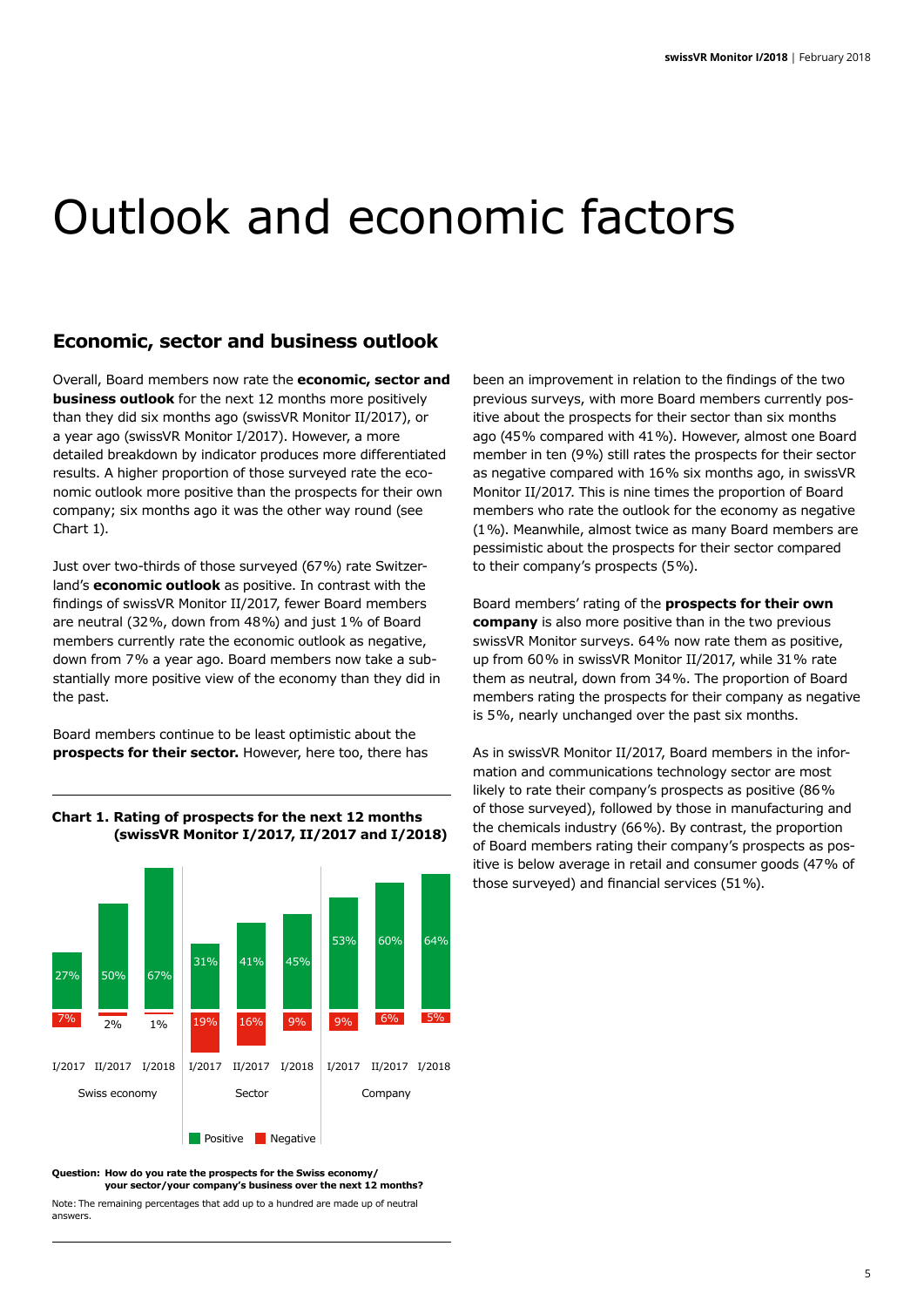## **Economic factors**

For this survey, Board members were asked about the importance of selected economic factors and influencing variables for their company today and over the next five years. (A similar survey of political, demographic and social factors was conducted for swissVR Monitor II/2017.) Board members were asked to rate the current importance of six factors or variables on a scale from 1 (unimportant) to 5 (very important). They were also asked to consider changes over the next five years and assess whether these factors would improve or deteriorate, and whether the variables would increase or decrease (see Chart 2).

Board members currently attach the highest importance to **economic trends in Switzerland** (average score 4.0) and **economic trends outside Switzerland** (average score 3.5). They believe that there will be an improvement in both factors over the next five years (43% and 41% of Board members respectively).

Board members also attach relatively high importance (average score 3.4) to the **exchange rate** for the Swiss Franc against the euro and the US dollar. However, their opinions of how the exchange rate will change over the next five years are divided, with just under one-third of those surveyed (30%) believing that the value of the Swiss Franc will rise, slightly fewer (27%) that it will fall and 43% that there will be no change.

The influencing variables to which Board members attach medium importance are **interest rates** (average score 3.2) and **inflation** (average score 3.0). A majority of Board members expect both these variables to increase over the next five years. **Property prices** are viewed as the least important of all the economic factors and influencing variables in the survey (average score 2.4), and 42% of Board members expect them to decrease, with only 17% expecting an increase.



### **Chart 2. Economic factors and influencing variables (today; score 1–5 averages)**

**Questions: How do you (currently) rate the importance of the following economic factors to your company?** 

**From your company's perspective, how do you think the following economic factors will develop over the next five years? In your view, how will the following economic influencing variables develop over the next five years?**

Note: \*Increase = stronger CHF; Decrease = weaker CHF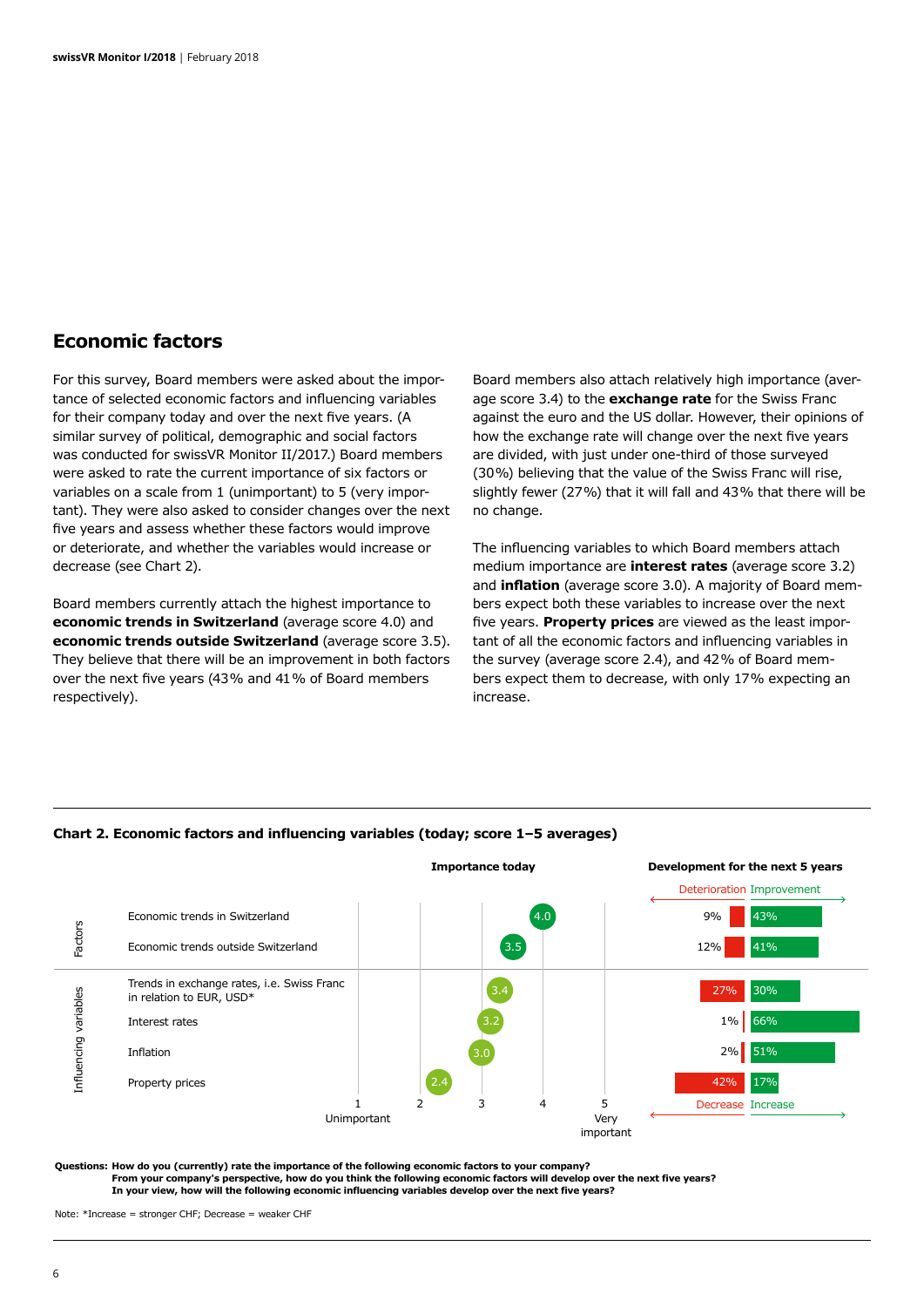# Strategic and structural issues facing the Board of Directors

# **Key issues for Boards of Directors**

As with swissVR Monitor I/2017 and II/2017, Board members taking part in the survey were asked to choose from a list of topics the five most important issues facing their Board over the last 12 months and the five most important issues over the next 12 months.

As in swissVR Monitor I/2017 and II/2017, **improving efficiency and optimising internal processes** continues to be the most frequently cited area, with 40% of Board members listing it as the most important issue, almost the same percentage as in swissVR Monitor II/2017 (41%) (see Chart 3).

While it retains the same number two ranking in the table as in swissVR Monitor II/2017, **digitalisation/robotics/ automation** has actually grown in importance over the past six months with 38% of Board members citing it, up from 33% in swissVR Monitor II/2017. This issue was cited nearly as often as improving efficiency and optimising internal processes.

The rankings for **formulating a new corporate strategy** and **go-to-market issues** (mentioned by 35% and 25% of Board members respectively) show that these remain important topics, along with **human resources challenges at management level** (32%).

Moving up the table since the previous survey are the issues of **talent management** (27%), **risk management** (25%), **compliance** (24%) and **restructuring/reorganisation** (24%), each of which has risen one or two rankings.

|          | <b>Rank I/2018</b> | <b>Rank II/2017</b> | <b>Topics</b>                                                                       |
|----------|--------------------|---------------------|-------------------------------------------------------------------------------------|
|          | 1                  | 1                   | Improving efficiency/optimising internal processes                                  |
|          | 2                  | 2                   | Digitalisation/robotics/automation                                                  |
| 입        | 3                  | 3                   | Formulating a new corporate strategy                                                |
| a<br>AAA | 4                  | 4                   | Human resources challenges at management level                                      |
| ÂÅÂ      | 5                  | 7                   | Talent (recruitment, retention, etc.)                                               |
| 입        | 6                  | 6                   | Go-to-market issues (marketing and sales strategy)                                  |
| 疆        | 7                  | 8                   | Risk management                                                                     |
| 疆        | 8                  | 9                   | Compliance (with legislation and internal codes of conduct)                         |
| ਇੰ       | 9                  | 11                  | Company level restructuring/reorganisation                                          |
|          | 10                 | 5                   | Responding to market developments/behaviour by competitors                          |
|          |                    |                     | Organisation<br>Compliance<br>ĀĀĀ<br><b>HR</b><br>Strategy<br>& Risk<br>& processes |

## **Chart 3. Top 10 topics for the Board of Directors (swissVR Monitor I/2018 change from II/2017)**

**Question: Which topics were most important to your Board of Directors over the past 12 months?**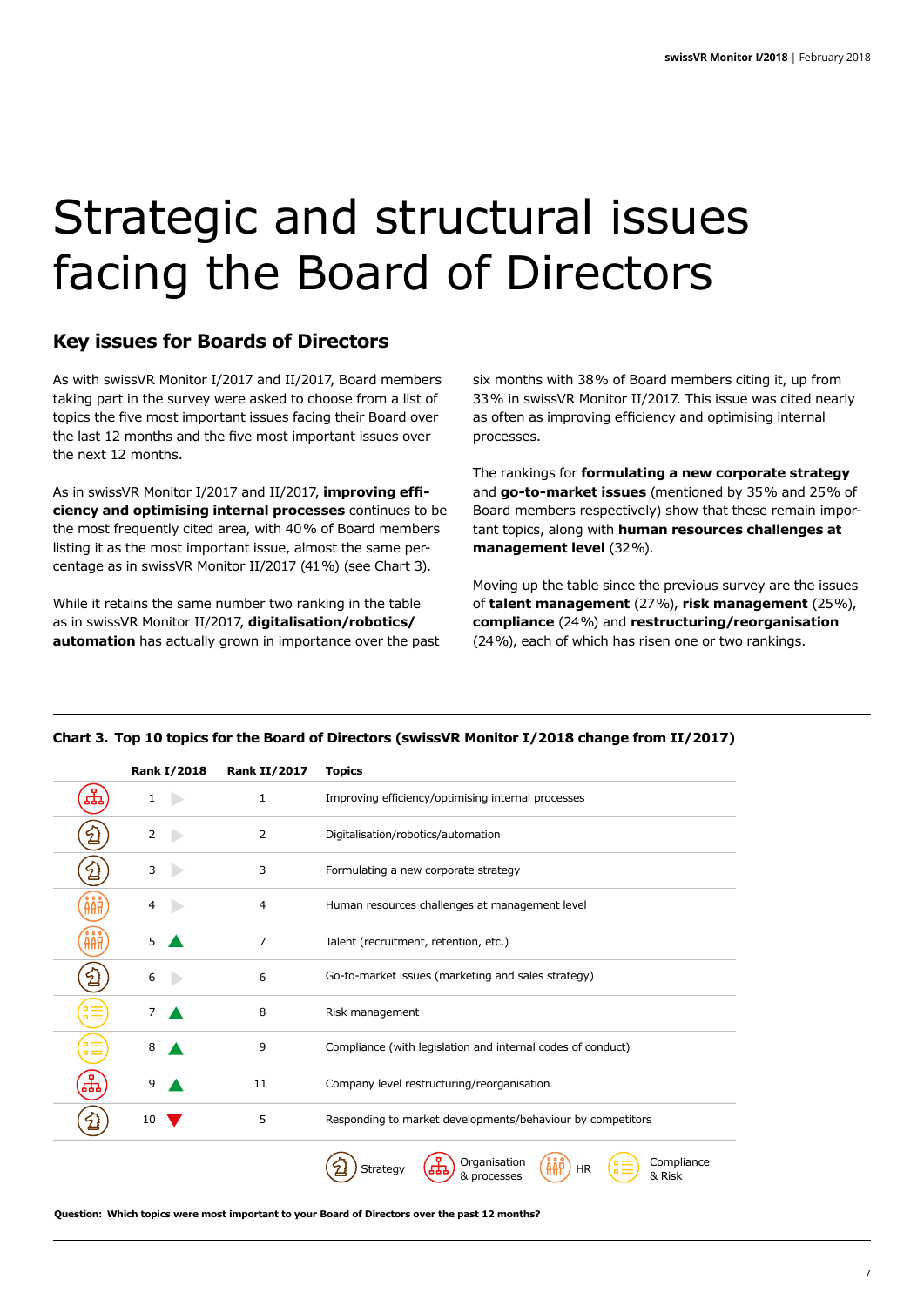A comparison of the most important topics over the last 12  months with those over the next 12 months shows that a markedly higher proportion of Board members expect their Board to be focusing its attention on **improving efficiency/ optimising internal processes** and **talent management** (46% and 33% respectively, up from 40% and 27% respec-

tively). **IT** is also expected to increase in importance (cited by 26% of Board members), even though it has not previously featured in the top 10 topics. The same proportion of Board members expect **digitalisation/robotics/automation** to be an important topic over the next 12 months (37% as against 38% ranking it as important over the past 12 months).

## **Changes in the operating environment for Board members**

Many of those surveyed believe that the operating environment for Board members has changed considerably over the past year. In particular, they spend more time on their role and interacting with management (see Chart 4).

More than half of all Board members surveyed (56%) believe that **their time commitment to the role** has increased over the past 12 months. Just 1% of Board members believe they are spending less time on their role, while 43% report no change. These findings are nearly the same as those in swissVR Monitor I/2017 a year ago. Breaking the findings down by company size produces slightly more differentiated findings: 50% of Board members in small companies report spending more time on their role over the past 12 months, compared with 58% in large companies and 63% in medium-sized companies.

The picture is similar in relation to **interaction with management:** 53% of Board members report an increase in interaction over the past 12 months, compared with just 1% reporting a decrease. 46% of Board members report no change in interaction with management.

More than a quarter of Board members surveyed say there has been an increase in both **reputational pressure** and **shareholder influence.** Most of the remaining Board members report no change in these aspects of the Board's operation, while a tiny minority report a small decrease.

It is also interesting to break down the findings in relation to shareholder influence by company size: while 37% of Board members in large companies report an increase in shareholder influence over the past year, the figures for small and medium-sized companies are substantially lower, at 24% and 22% respectively.

17% of those surveyed report an increase in their **interaction with external audit.**

Meanwhile, despite the increase in time commitment and the additional challenges they face, there has been hardly any change in the Board member remuneration. Only 11% of Board members report an increase in their **remuneration,** while just 4% report a decrease.

**Chart 4. Prioritizing areas within the mandate of the**

 **Board of Directors over the past 12 months**



#### **Question: In your view, how has the importance of the following areas within your specific mandate changed over the past year?**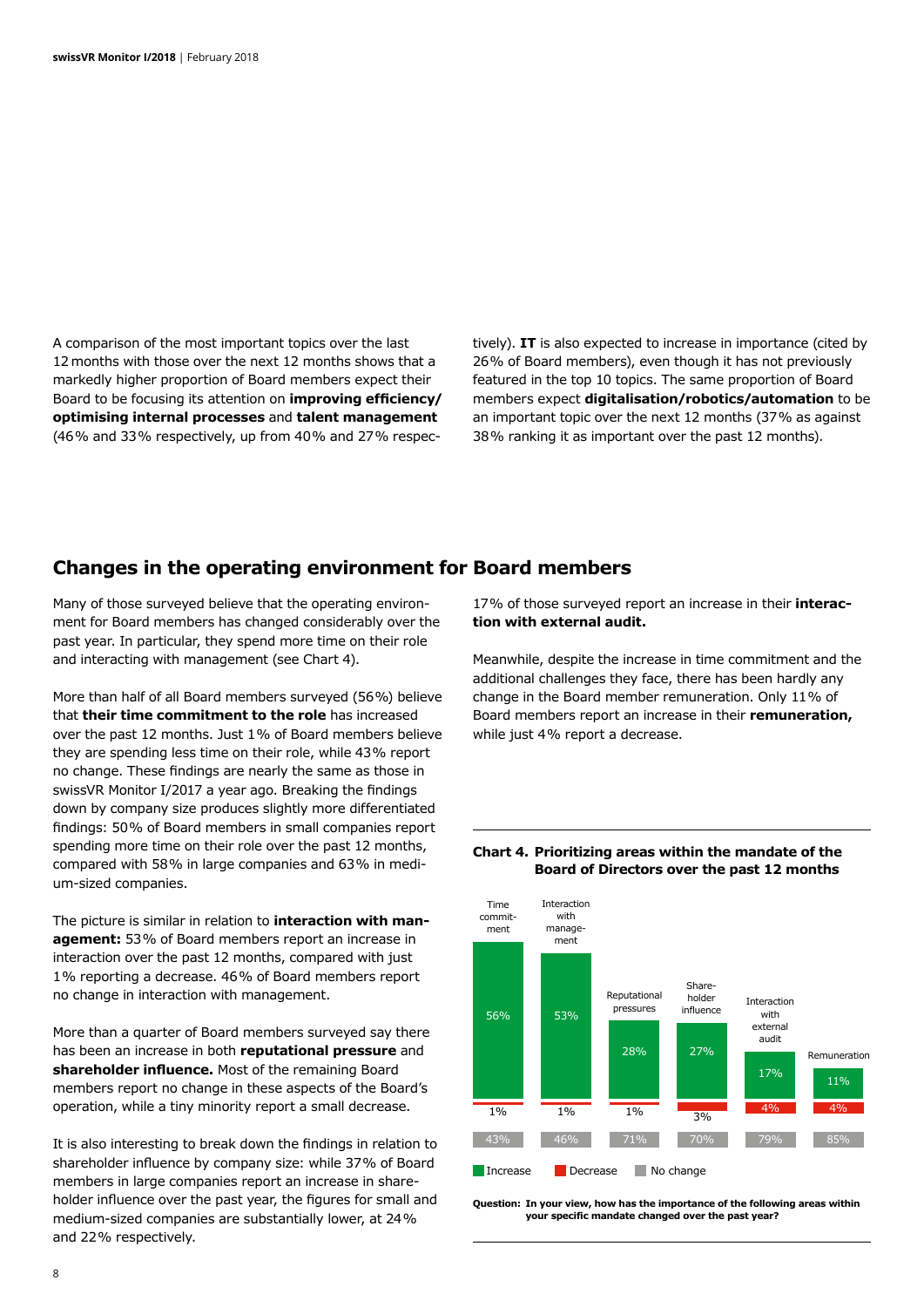# **Cooperation between the Board of Directors and management**

A substantial majority of Board members surveyed somewhat agree or strongly agree that **the Board normally takes important strategic decisions after consulting management** (95%) and that where necessary, the Board **can assert itself against management** (93%) (see Chart 5).

A similarly large majority of Board members consider that there is a **culture of open information and communication** between the Board and management (57% strongly agree and 40% somewhat agree). 49% strongly agree that the **allocation of roles** between the Board and management is appropriate, while 42% somewhat agree. 49% strongly agree and 44% somewhat agree that collaboration between the Board and management is characterised by **strong mutual trust.**

The culture of information and communication seems to pose a problem for only a very small proportion (3%) of Board members. 9% somewhat disagree or strongly disagree that

the current allocation of roles is appropriate, while 7% see room for improvement in terms of the trust between the Board and management.

Board members are more critical when it comes to evaluating the statement that **the Board is sufficiently independent of management,** with 6% strongly disagreeing, 18% somewhat disagreeing and 30% somewhat agreeing (meaning a total of 54%). The proportion is markedly higher among members of Boards in small companies than in large companies (60% compared to 45%), with Board members in medium-sized companies roughly in in the middle (54%).

Board members are also less likely to agree with the statements that **the Board periodically assesses management's performance and gives feedback** and that there is a **clear distinction between strategic and operational issues.** Slightly over one-third of Board members (38%) strongly agree with the former statement and less than onethird (29%) with the latter.

## **Chart 5. Cooperation between the Board of Directors and management**

Where necessary, the Board can assert itself against management. The Board normally takes important strategic decisions after consulting management. There is a culture of open information and communication between the Board and management. The current allocation of roles between the Board and management is appropriate. The collaboration between the Board and management is characterised by strong mutual trust. The Board is sufficiently independent of management.

The Board periodically assesses management's performance and provides feedback.

There is a clear distinction between strategic and operational issues.



**Question: How do you rate the following statements on cooperation between the Board of Directors and the management of your company …**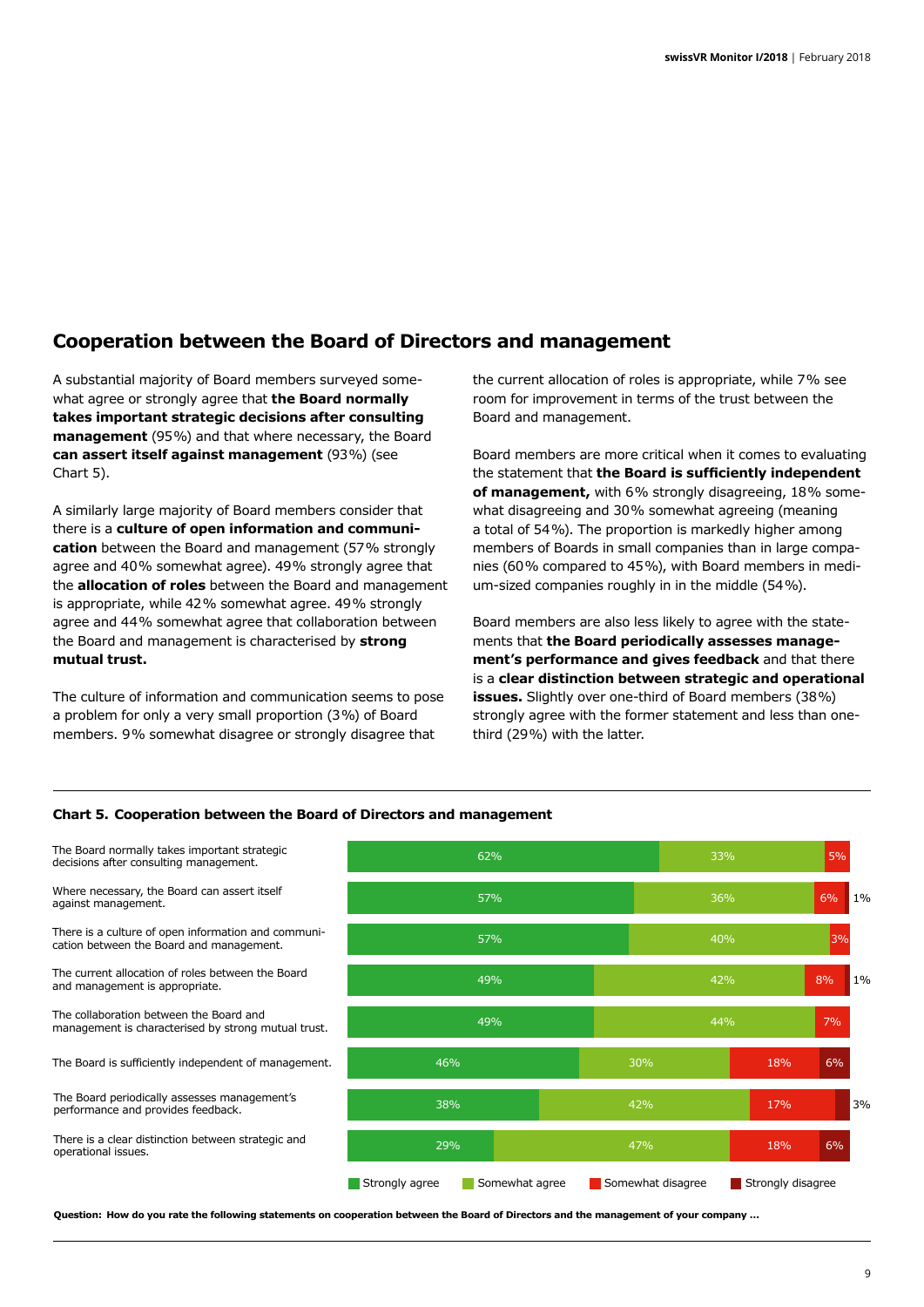# Focus topics: Board composition and diversity

## **Reasons for greater diversity**

Given the focus topics of board composition and diversity, Board members were asked to name their main reason for seeking **greater diversity on the Board.** It is important to note that diversity refers to more than just age, gender and nationality: a broader notion of diversity also includes experience, lateral thinking and a plurality of opinions.

Responses by Board members are reproduced in the word cloud in Chart 6 and show that Board diversity is not an end in itself but may be motivated by a range of factors that ultimately contribute to the company's success. For example, having different ways of operating and a range of professional skills represented on a Board enable it to formulate more differentiated risk assessments and strategies for handling challenges. Greater diversity also enables higher quality decision-making, increased efficiency and value generation.

A high level of diversity within a Board of Directors means that members are likely to represent different profiles in terms of their professional skills, experience, personality and other criteria. Interestingly, more than three-quarters (79%) of Board members report that over recent years, they have faced no difficulty (42%) or few difficulties (37%) in finding Board members who represent an optimal fit with the **requirements for the role** (see Chart 7). Just 21% of Board members reported some level of difficulty in this area.





**Question: Over recent years, have you found it difficult to recruit Board members whose profile is a good match for your requirements?**

## **Chart 6: Reason for greater diversity**



**Question: What do you see as the main reason for seeking greater diversity on your company's Board?**

Note: The word cloud is a visualisation of the main reasons that were given for greater diversity, with the font size representing word frequency.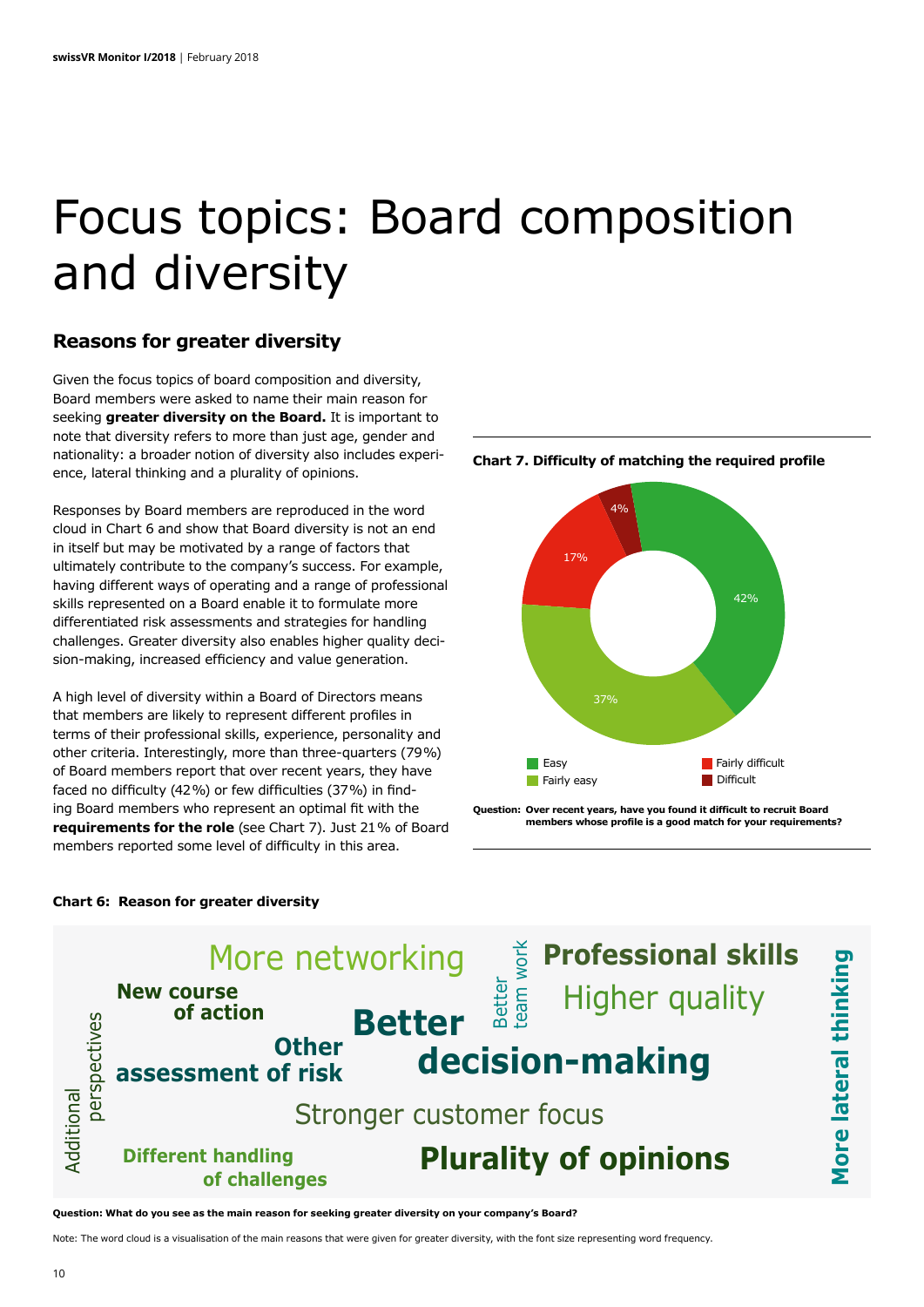# **Objectives for new Board appointments**

Asked about objectives for new Board appointments, more than three-quarters of Board members (78%) attach high or medium importance (53% and 25% respectively) to **increasing overall diversity,** for example through bringing new skills, different experience and different personalities on to the Board (see Chart 8). Almost one Board member in five (19%) thinks their Board is doing well in this area, with only a small minority (3%) considering this area to be of low importance.

The second most frequently cited objective for new Board appointments is i**ncreasing know-how in IT and digitalisation** (71% of Board members, with 29% attaching high importance to this objective and 42% medium importance). The topic of digitalisation/robotics/automation has been the second most frequently cited issue facing Boards of Directors over the past 12 months (see chart 3), so this finding is hardly surprising. A majority of Board members seem to be reading the signs of the times and to be taking this need for such skills on the Board into consideration when making new appointments.

Compared with the two top priorities, objectives such as **increasing the proportion of women** rank lower down the list. Only 8% of Board members attach high importance to this objective, with 39% believing it is not important.

Objectives where survey participants believe their Board is doing well and has the necessary skills include **having more Board members with adequate time to spend on Board work** (51% of Board members) and **bringing down the average age of the Board** (42%). However, both these objectives were given low importance by a relatively high proportion of Board members (16% and 12% respectively).

Other objectives, where more than a third of Board members consider that their Board is doing well, are **bringing fresh impetus to the Board,** for example by recruiting lateral thinkers or independent personalities (38% of Board members), and **increasing networking and access to external decision-makers** through members with established roles in the private sector, politics and society (35%).





**Question: In your personal view, what importance should the following objectives have when new appointments are made to the Board of Directors?**

#### **Chart 8. Objectives for new appointments**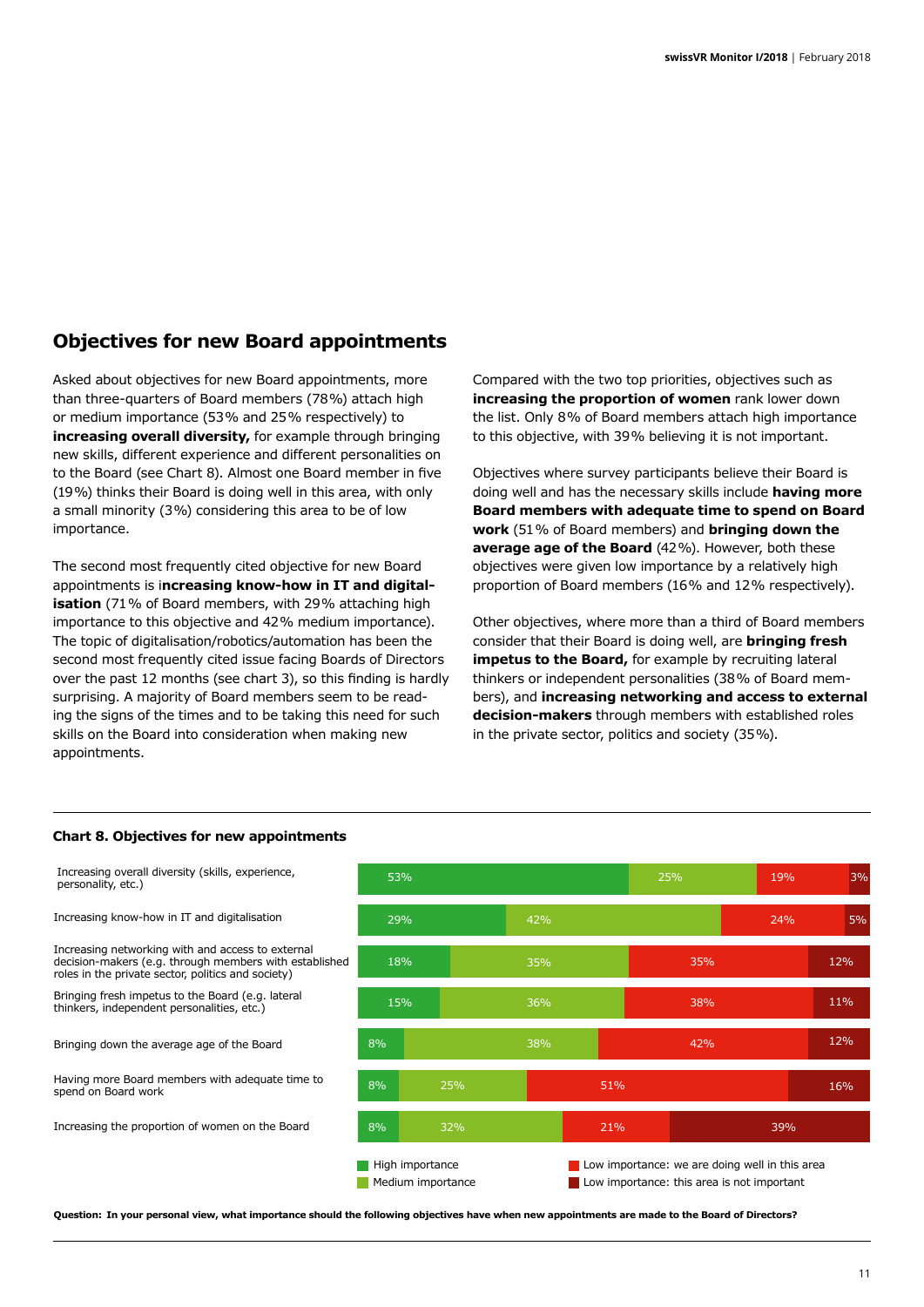## **Proportion of women on the Board**

Overall, women make up 16% of the members of Boards of Directors, but average **gender distribution** varies by the size of the Board (see Chart 9).

Women make up on average 18% of members of small Boards, with one or two members. This falls to an average of 10% on Boards with between three and five members but rises to 21% on Boards with six or more members.

Irrespective of Board size, women account for a significantly lower proportion of Board members than the guideline of 30% proposed by the Swiss Federal Council for listed Swiss companies with more than 250 employees.

It is therefore unsurprising that almost two-thirds (64%) of Board members would welcome **a higher proportion of women** on company Boards in Switzerland and that only 21% see no need to increase women's representation (see Chart 10). Breaking responses down by gender shows a gap between female and male respondents: 90% of the female Board members surveyed would like to see more women represented on Boards, compared with 61% of male Board members. However, given the sample size for both men and women, these figures should be viewed with caution.

However, a very large majority of Board members – 91% - do not wish to see a **gender quota for members of Boards of Directors** achieved through legislation or regulation and do not believe that the statutory route is the best way of achieving greater diversity. Only 8% of Board members are in favour of a gender quota, in fact. Breaking responses down by gender shows that there are further differences between women and men in terms of the desirability of a quota. While over nine out of ten male Board members (94%) are against such quotas, the proportion among female Board members is markedly lower, at just over two-thirds (67%). Nonetheless, more than half of both male and female Board members do not believe quotas are helpful. Here, too, the findings should be viewed with caution given the sample size for both men and women.



### **Chart 9. Gender distribution on Board of Directors**

**Question: How many male and female members does your Board have?**

### **Chart 10. Increasing proportion of woman and gender quota for Board of Directors**



12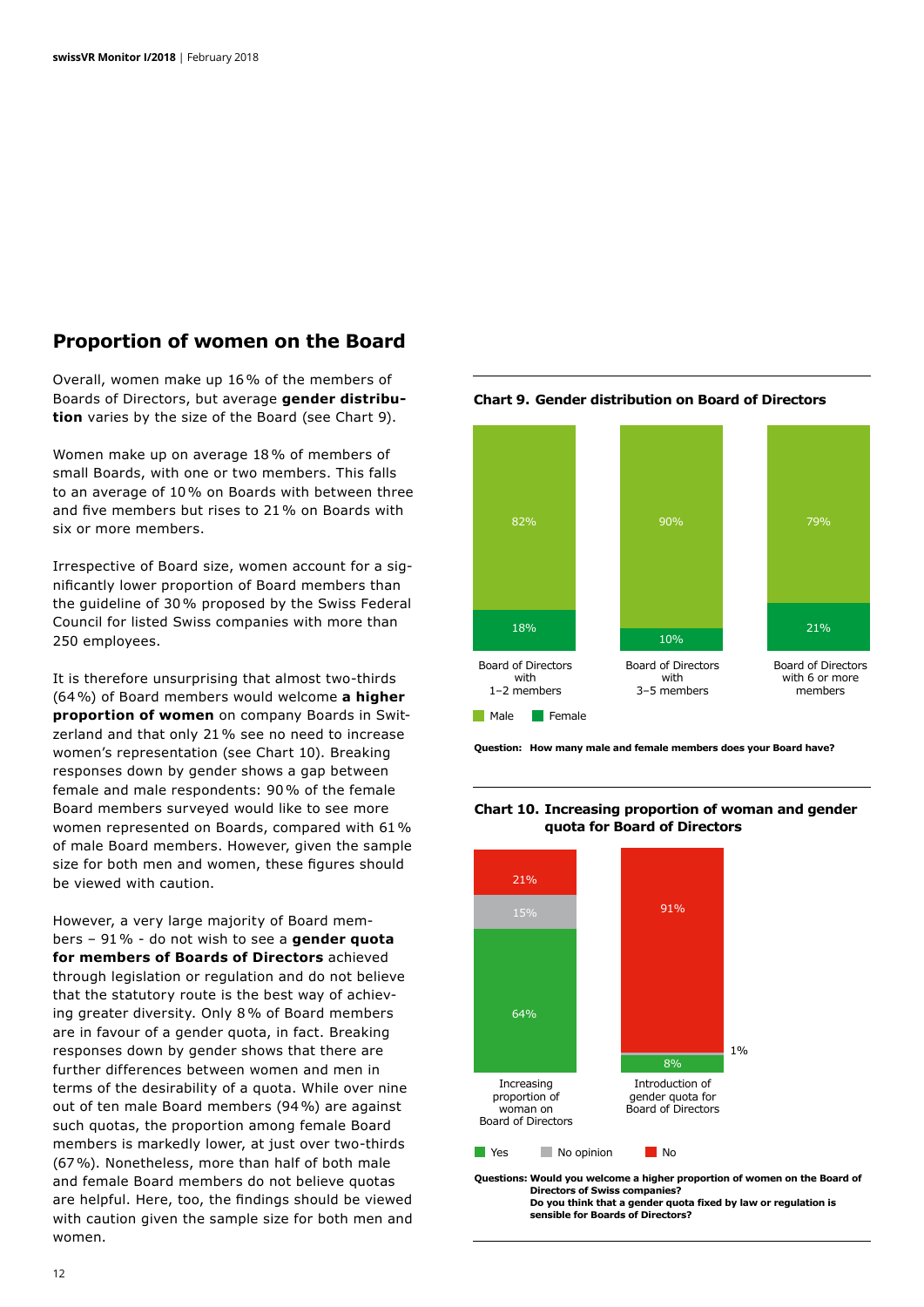# Interview with Guido Schilling

"The more diverse any organisation is, the wider its perspective will be."

## **swissVR interviewed Guido Schilling, an expert on Board appointments and the composition of Boards, on the findings of the third swissVR Monitor.**

**swissVR:** Once again, digitalisation (including robotics and automation) is the second most important topic for members of Boards of Directors in the survey. Do enough Board members have the expertise to be able to handle this issue?

**Guido Schilling:** Digitalisation represents a new era in industrial development combined with extraordinary technological and process advances. It requires a whole new field of expertise and is having a fundamental impact on the way companies are managed. It is clear that we lack staff with the necessary experience who also have the strategic management skills that a Board of Directors requires. Boards need individuals who can handle disruptive change. And Boards have repeatedly shown that they can weather the storm: I'm thinking of the turmoil that followed 9/11, the bursting of the dotcom bubble shortly after that and, more recently, the eurozone crisis. It is essential that we have access to specialist expertise, but it is possible to access it in ways other than expanding the Board – for example, by setting up an advisory committee.

**swissVR:** The survey findings show that over the last 12 months, a majority of Board members have been spending more time on their role. What are the main f actors here?

**Guido Schilling:** The work of Boards of Directors has become increasingly professionalised – and not just over the past 12 months. Since the Swiss Code of Obligations was revised in the mid-1990s, there has been an exponential increase in the time Board members spend on their role, and they have become much more aware of their personal responsibility to the company. It used to be the case that Boards of Directors met for a few hours. Now, a meeting with management in a large corporation often lasts a whole day, and each member also sits on one or two committees.

**swissVR:** 54% of survey participants see room for improvement in terms of the independence their Board enjoys in relation to management. How can such independence be ensured?

**Guido Schilling:** The smaller the company, the more dependent its Board of Directors often is on management, because there are only a few key individuals to take on roles

**Guido Schilling** has been one of Switzerland's leading executive search expert for the last 30 years and has had a key influence on the sector. For around 15 years, the business economist has campaigned to get more women into top posts and has played a major part increas-



ing diversity in many top management teams. Since 2006, he has published the annual schillingreport, which sheds light on the management bodies of Switzerland's major businesses and has become a standard reference for the country's private sector.

and embody expertise. We can ensure independence by professionalising Boards: the greater their expertise, the more likely they are to be independent in the way they carry out their role.

**swissVR:** More than 50% of Board members surveyed report taking greater account of networking and access to external decision-makers when appointing new Board members. How important are Board members in opening doors within politics and business?

**Guido Schilling:** A Board is not served simply by having members who can open doors: these individuals often fail to live up to expectations. A Board needs individuals who bring understanding of a wide range of stakeholders and of the increasingly complex regulatory environment. I'll always remember interviewing Peter Brabeck, for the schillingreport. His strategy was to take a wide view and involve as many different influences on strategic development as possible. He included issues such as sustainability, environmental protection and corporate social responsibility, and so he took action early on to expand his Board to include members with the ability to see things from a different perspective and not solely because of their personal networks.

**swissVR:** More than half of Board members surveyed also say it is important or very important to bring fresh impetus to the Board when making new appointments. Do Boards now need more lateral thinkers and independent personalities than they used to? And can such individuals turn out to pose problems as well as help solve them?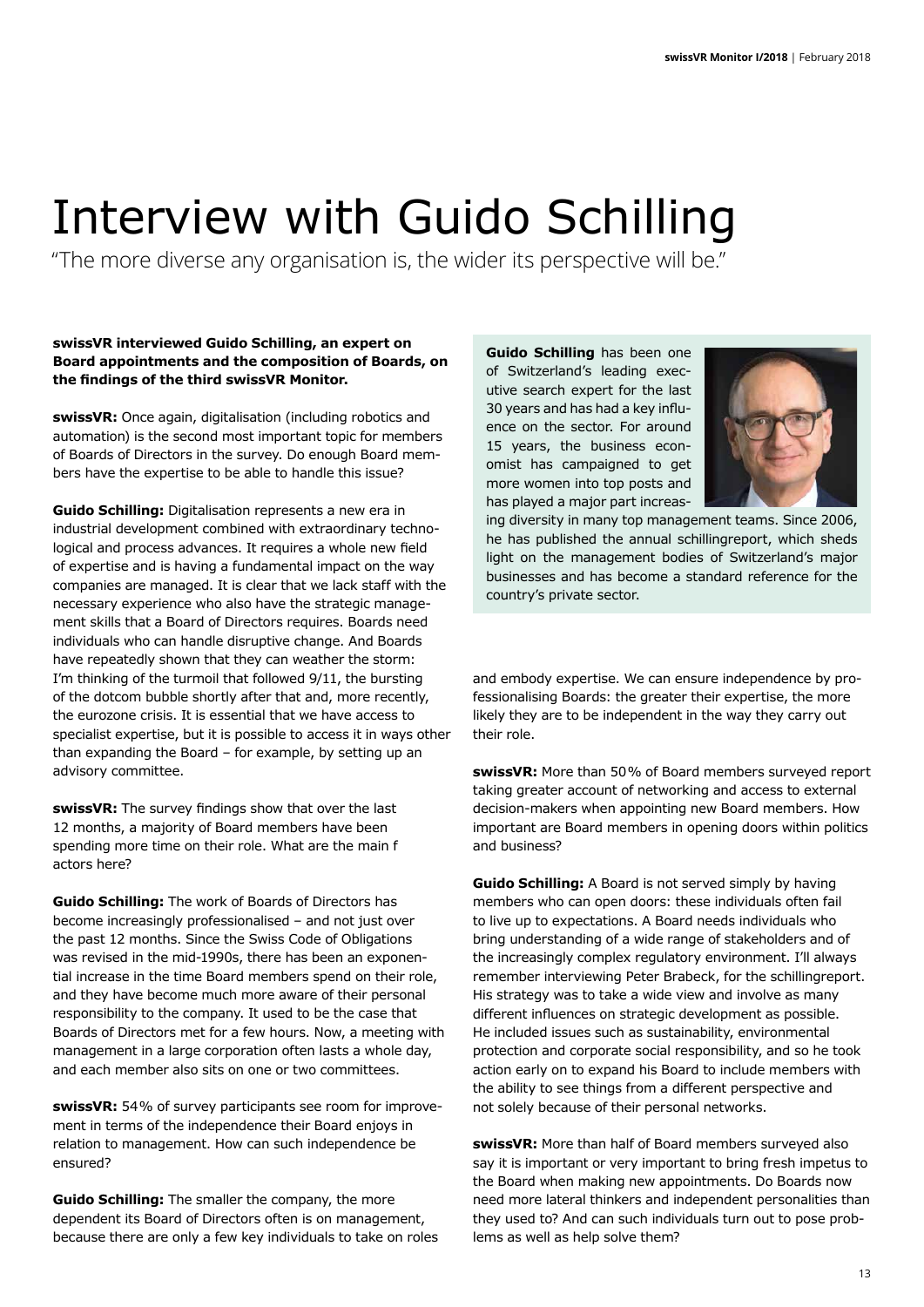**Guido Schilling:** If by "lateral thinkers and independent personalities" you mean the court jester type of person, then such individuals can be an inspiration but they have no place on a Board of Directors. If, on the other hand, you mean people who can bring a fresh perspective, then we are talking about diversity – and diversity is something to which Boards now need to pay serious attention. The more diverse any organisation is, the wider its perspective will be and the greater the range of questions it will be asking. The role of a Board is, after all, to critically question the status quo.

**swissVR:** 79% of Board members say that they have had little or no difficulty over recent years in matching the required role profile when appointing new members to their Board. That is a very positive finding – does it surprise you?

**Guido Schilling:** It astonishes me. Any Chair of a Board seeking a new member these days needs to do much more than look through her or his address book and ring round a few contacts. One consequence of the professionalisation of Boards of Directors has been that the job specification and person specification are now very detailed. Boards are therefore looking for individuals with the specific skills they need. And that makes the search more complex. Boards often involve the expertise of executive search agencies like ours to find the specific needle in the haystack.

**swissVR:** In your experience, which area of Board expertise is most difficult to find?

**Guido Schilling:** The demands made on Boards are growing all the time – they are having to fulfil their roles faster, more professionally and more independently. That's why Boards are becoming increasingly professionalised. But it is also vital to keep an eye on how well the Board as a whole interacts: the culture and reputation of the company depend crucially on the Board of Directors, so the recruitment of new members is absolutely vital. Ultimately, any new appointment must complement the existing Board and not just be the ideal candidate in the view of the Chair or the Nomination Committee.

**swissVR:** Which skills have become less important to Boards over the last five years – and which do you think will become more important over the next five years?

**Guido Schilling:** Legal skills have become considerably less important, as this requirement is increasingly being met through external experts. What has become more important is skill in managing human capital and the ability to answer

questions such as how the company should handle human resources, what its talent management strategy is or how it can recruit and retain the best people. Boards of Directors are not always fully aware of how relevant these issues are and leave them to management, which tends to take shortterm decisions. Know-how in dealing with M&A issues is also important. Alongside operational growth, companies are paying increasing attention to strategic development achieved through takeovers and mergers. They are also complementing their Boards with the skills to tackle digitalisation of processes and products.

**swissVR:** 91% of Board members surveyed do not want to see gender quotas for Boards set by statute or regulation. How do you explain the widening gap between what politicians would like to see and the practice of the private sector?

**Guido Schilling:** The fact is that we are facing an increasing shortage of skilled workers and still have too few women in top positions. Of course, all kinds of solutions are being discussed, including gender-based quotas. Boards of Directors understandably do not like to have rules dictated to them, and we in Switzerland are traditionally wary of quotas. Futureoriented companies set their own objectives through having a balanced Board. Companies are well aware of how important beacons are and of the fact that by not having women at the top, they are losing out on a large pool of talent and skills.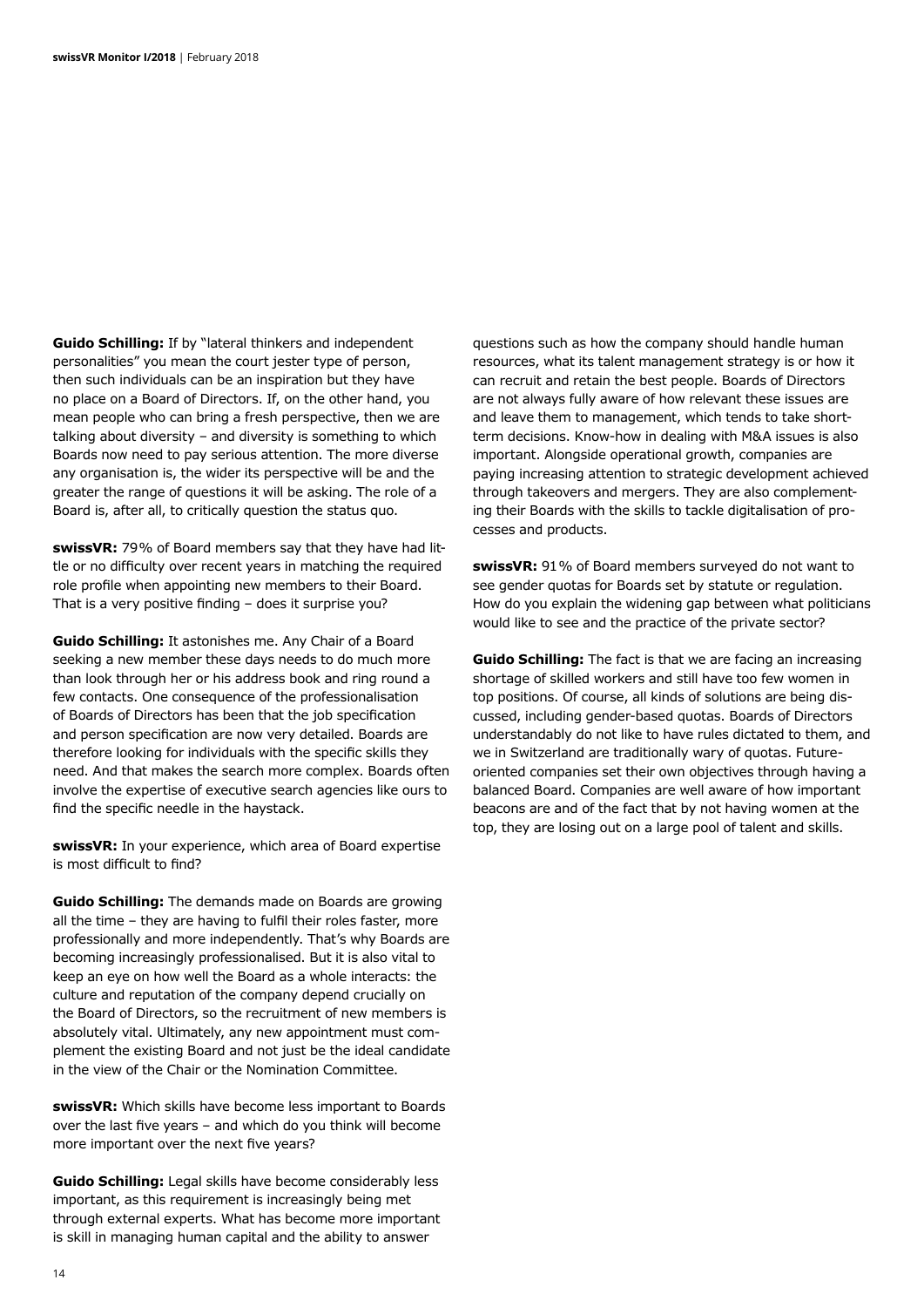# Contacts and authors

## **swissVR**

**Prof. Dr. Dr. Christian Wunderlin** President swissVR +41 79 833 41 86 christian.wunderlin@dienigma.ch

**Felix Schmutz** Chief Executive swissVR +41 41 757 67 27 felix.schmutz@swissvr.ch

## **Deloitte AG**

**Reto Savoia** Vice Chairman & Deputy CEO Deloitte **Switzerland** +41 58 279 60 00 rsavoia@deloitte.ch

**Dr. Michael Grampp** Chief Economist and Head of Research, Communication & Digital +41 58 279 68 17 mgrampp@deloitte.ch

**Dr. Philipp Merkofer** Senior Research Analyst

+41 58 279 60 46 pmerkofer@deloitte.ch

# **Hochschule Luzern**

## **Prof. Dr. Christoph Lengwiler**

Lecturer at the Institute of Financial Services Zug (IFZ), Lucerne University of Applied Sciences and Arts and Vice-President swissVR +41 41 757 67 51 christoph.lengwiler@hslu.ch

Cover: fotolia.com

This publication has been written in general terms and we recommend that you obtain professional advice before acting or refraining from action on any of the contents of this publication. Deloitte AG accepts no liability for any loss occasioned to any person acting or refraining from action as a result of any material in this publication.

Deloitte AG is an affiliate of Deloitte NWE LLP, a member firm of Deloitte Touche Tohmatsu Limited, a UK private company limited by guarantee ("DTTL"). DTTL and each of its member firms are legally separate and independent entities. DTTL and Deloitte NWE LLP do not provide services to clients. Please see www.deloitte.com/ch/about to learn more about our global network of member firms.

Deloitte AG is an audit firm recognised and supervised by the Federal Audit Oversight Authority (FAOA) and the Swiss Financial Market Supervisory Authority (FINMA).

© 2018 Deloitte AG. All rights reserved.